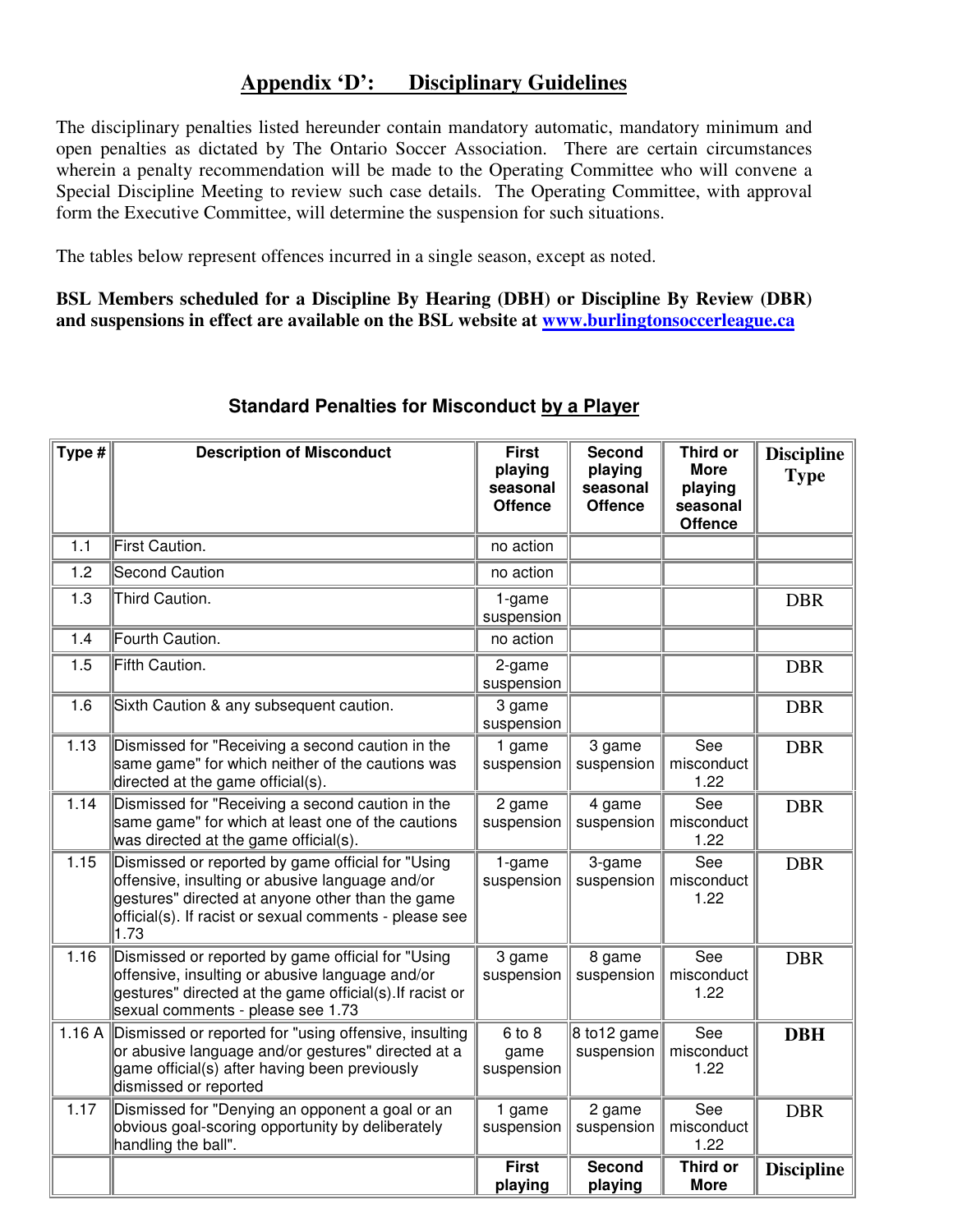|       |                                                                                                                                                                                                                                                                                                             | seasonal<br><b>Offence</b>                       | seasonal<br><b>Offence</b>                                             | playing<br>seasonal<br><b>Offence</b>                 | <b>Type</b>                      |
|-------|-------------------------------------------------------------------------------------------------------------------------------------------------------------------------------------------------------------------------------------------------------------------------------------------------------------|--------------------------------------------------|------------------------------------------------------------------------|-------------------------------------------------------|----------------------------------|
| 1.18  | Dismissed for "Denying an opponent a goal or an<br>obvious goal-scoring opportunity to an opponent<br>moving towards the player's goal by an offence<br>punishable by a free kick or penalty kick".                                                                                                         | 2 game<br>suspension                             | 4 game<br>suspension                                                   | See<br>misconduct<br>1.22                             | <b>DBR</b>                       |
| 1.19  | Dismissed for "Serious Foul Play". (Must occur on<br>the field of play, against an opponent while the ball<br>is in play) otherwise see 1.21                                                                                                                                                                | 2 game<br>suspension                             | 4 game<br>suspension                                                   | See<br>misconduct<br>1.22                             | <b>DBR</b>                       |
| 1.19A | Dismissed for "Serious Foul Play" where in the<br>opinion of the Discipline Hearing Panel there was<br>an obvious "attempt to injure" or "a complete<br>disregard for the safety of an opponent" (Must occur<br>on the field of play, against an opponent while the<br>ball is in play) otherwise see 1.21A | 4-8 game<br>suspension                           | 8-12 game<br>suspension                                                | See<br>misconduct<br>1.22                             | <b>DBH</b>                       |
| 1.20  | Dismissed or reported for "Spitting at an opponent<br>or any other person", other than a game official.<br>NOTE: Spitting at a game official is Misconduct<br>Type 1.52.                                                                                                                                    | 4 game<br>suspension                             | 8 game<br>suspension                                                   | See<br>misconduct<br>1.22                             | <b>DBR</b>                       |
| 1.21  | Dismissed or reported for "Violent Conduct".                                                                                                                                                                                                                                                                | 3 game<br>suspension                             | 6 game<br>suspension                                                   | See<br>misconduct<br>1.22                             | <b>DBR</b>                       |
| 1.21A | Dismissed or reported for "Violent Conduct" where<br>in the opinion of the Discipline Hearing Panel there<br>was an obvious attempt to seriously injure a<br>registrant or non-registrant.                                                                                                                  | $6-10$ game<br>suspension                        | 10-15 game<br>suspension                                               | See<br>misconduct<br>1.22                             | <b>DBH</b>                       |
| 1.22  | Received and found guilty of a third dismissal in a<br>playing season within that league or competition                                                                                                                                                                                                     | 1 - 11 month suspension                          |                                                                        |                                                       | <b>DBH</b>                       |
| 1.23  | Senior player played as an ineligible player.                                                                                                                                                                                                                                                               | 2 game<br>suspension                             | 4 game<br>suspension                                                   | 8 game<br>suspension                                  | <b>DBR</b>                       |
| 1.25  | Re-enters the field of play or player bench area<br>after having been dismissed from the game by the<br>game official                                                                                                                                                                                       | 2 game<br>suspension                             | 5 game<br>suspension                                                   | See<br>misconduct<br>1.22                             | <b>DBR</b>                       |
|       |                                                                                                                                                                                                                                                                                                             |                                                  |                                                                        |                                                       |                                  |
|       |                                                                                                                                                                                                                                                                                                             | <b>First</b><br>Lifetime<br><b>Offence</b>       | <b>Second</b><br>Lifetime<br><b>Offence</b>                            | Third or<br><b>More</b><br>Lifetime<br><b>Offence</b> | <b>Discipline</b><br><b>Type</b> |
| 1.51  | Game Official Assault for "deliberate physical<br>contact (ie. pushing, pulling, charging, etc.) or<br>attempted physical contact or threatening".<br><b>Suspension is Immediate.</b>                                                                                                                       | 6-12 month<br>suspension<br>$+$ \$200.00<br>fine | 1-3 year<br>suspension<br>$+$ \$200.00<br>fine                         | Minimum<br>5 year<br>suspension                       | <b>DBH</b><br>PHSA/OSA           |
| 1.52  | Game Official Assault for "striking, spitting,<br>kicking, or any form of violent conduct, or attempted<br>violent conduct".<br><b>Suspension is Immediate.</b>                                                                                                                                             | 2-5 year<br>suspension<br>$+$ \$400.00<br>fine   | 5-10 year<br>suspension<br>$+$ \$400.00<br>fine                        | Minimum<br>10 year<br>suspension                      | <b>DBH</b><br>PHSA/OSA           |
| 1.61  | Failed to attend a discipline hearing at which he/she<br>was accused of Game Official Assault.                                                                                                                                                                                                              | Player is fined \$100.00 and remains<br>hearing. | suspended until he/she requests and<br>attends a subsequent discipline |                                                       | <b>DBH</b><br>PHSA/OSA           |
| 1.64  | Participated in a soccer activity from which he/she<br>was suspended                                                                                                                                                                                                                                        | 6-12 month<br>suspension                         | 1-3 year<br>suspension                                                 | 2-5 year<br>suspension                                | <b>DBH</b>                       |
| 1.65  | Instigated and/or participated in a brawl between<br>two teams either before, during, or after a game.                                                                                                                                                                                                      | 1-3 month<br>suspension                          | 3-12 month<br>suspension                                               | 1-3 year<br>suspension                                | <b>DBH</b>                       |
| 1.66  | Senior player acted in contravention of, or failed to<br>act in accordance with, a "Published Rule".                                                                                                                                                                                                        | 1-3 month<br>suspension                          | 3-12 month<br>suspension                                               | 7-12 month<br>suspension                              | <b>DBH</b>                       |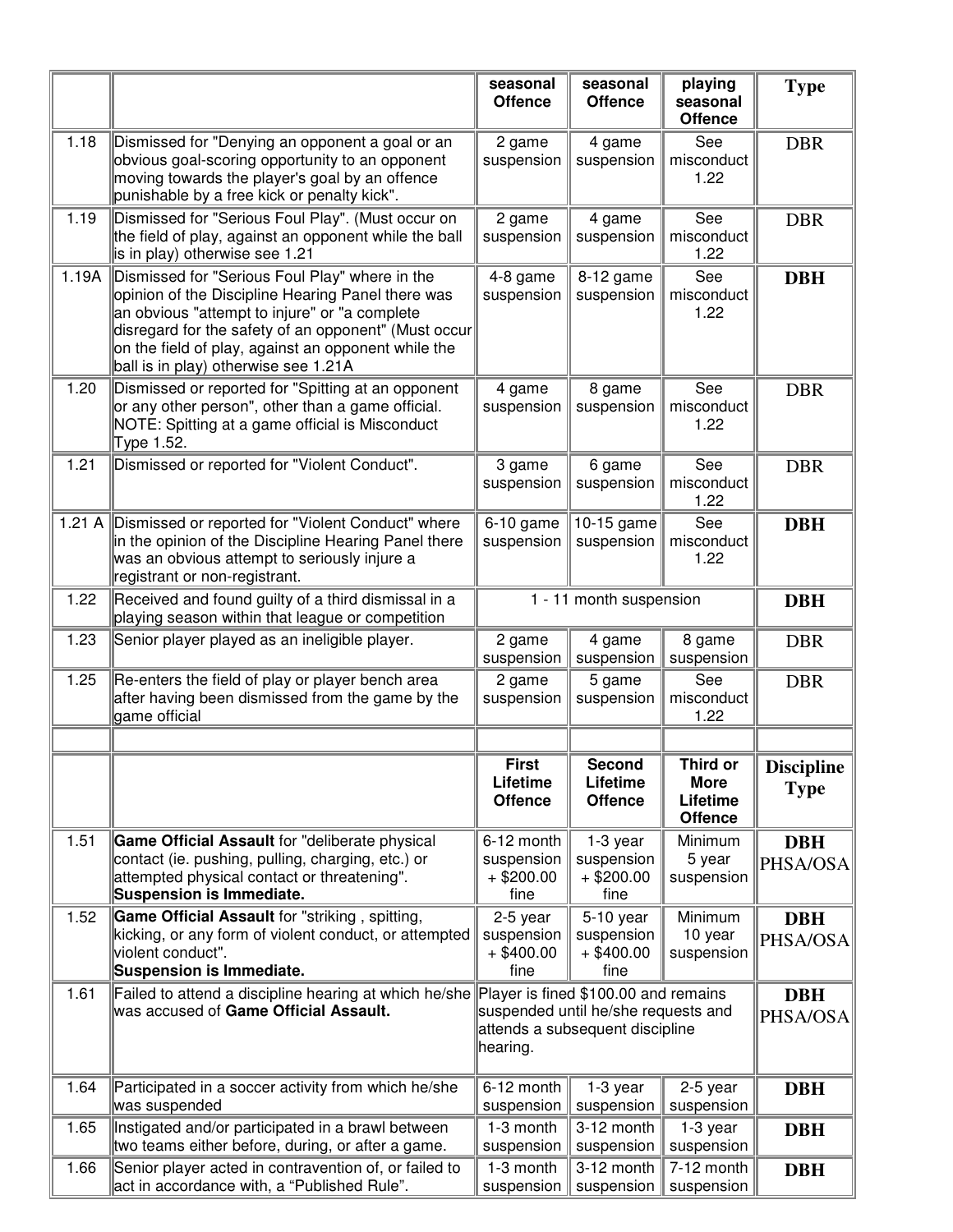|      | (See restrictions in policy 9.12)                                                                                                                                                                                                                                         |                            |                           |                          |                        |
|------|---------------------------------------------------------------------------------------------------------------------------------------------------------------------------------------------------------------------------------------------------------------------------|----------------------------|---------------------------|--------------------------|------------------------|
| 1.67 | Acted in a manner deemed to be detrimental to the<br>game. (See restrictions in policy 9.12)                                                                                                                                                                              | 3-12 month<br>suspension   | 1-3 year<br>suspension    | 2-5 year<br>suspension   | <b>DBH</b>             |
| 1.68 | a) Changed any information on a registration form<br>without the consent of the person being registered<br>on such form.<br>b) Provided false or inaccurate information on a<br>registration form.<br>c) Provided an invalid photograph for registration<br>purposes.     | 3-12 month<br>suspension   | 1-3 year<br>suspension    | 2-5 year<br>suspension   | <b>DBH</b><br>PHSA/OSA |
| 1.69 | Provided false information or withheld information<br>(including date of birth; Club, country, and year last<br>registered; etc.) on a player registration form.                                                                                                          | 3-6 month<br>suspension    | 6-12 month<br>suspension  | 1-3 year<br>suspension   | <b>DBH</b><br>PHSA/OSA |
| 1.70 | Provided a false address on the player registration<br>lform.                                                                                                                                                                                                             | 1-3 month<br>suspension    | 6-12 month<br>suspension  | 1-3 year<br>suspension   | <b>DBH</b><br>PHSA/OSA |
| 1.71 | Participated in any soccer related activity under a<br>lfalse name.                                                                                                                                                                                                       | 3-12 month<br>suspension   | $1-3$ year<br>suspension  | $2-5$ year<br>suspension | <b>DBH</b>             |
| 1.73 | Dismissed or reported by a game official or other<br>registrant for racist or sexist comments made during<br>the game or in the vicinity of the playing field either<br>during or after the game                                                                          | 1-3 month<br>suspension    | 4-6 month<br>suspension   | 7-12 month<br>suspension | <b>DBH</b>             |
| 1.74 | Reported for "using offensive, insulting or abusive<br>language and/or gestures" directed at a discipline or<br>appeal hearing panel member(s)                                                                                                                            | 3-12 month<br>suspension   | 1-3 year<br>suspension    | 2-5 year<br>suspension   | <b>DBH</b>             |
| 1.75 | Directly or indirectly encouraged or assisted in the<br>establishment or operation of a soccer organization<br>or competition unless that soccer organization is an<br>affiliated organization of The OSA or the Player is<br>only acting as a player or a team official. | $6-12$ month<br>suspension | 18-24 month<br>suspension | 4-5 year<br>suspension   | <b>DBH</b>             |

## **Standard Penalties for Misconduct by Team Official**

| Type # | <b>Description of Misconduct</b>                                                                                                                                                                            | <b>First</b><br>playing<br>seasonal<br><b>Offence</b> | <b>Second</b><br>playing<br>seasonal<br><b>Offence</b> | <b>Third or More</b><br>playing seasonal<br><b>Offence</b> | <b>Discipline</b><br><b>Type</b> |
|--------|-------------------------------------------------------------------------------------------------------------------------------------------------------------------------------------------------------------|-------------------------------------------------------|--------------------------------------------------------|------------------------------------------------------------|----------------------------------|
| 2.13   | Dismissed or reported for persisting in<br>misconduct "after receiving a warning 'for<br>misconduct' from the game official" for<br>which neither of the offences was<br>directed at the game official(s)   | 1 game<br>suspension                                  | 3 game<br>suspension                                   | See misconduct 2.22                                        | <b>DBR</b>                       |
| 2.14   | Dismissed or reported for persistent<br>misconduct "after receiving a warning 'for<br>misconduct' from the game official" for<br>which at least one of the offences was<br>directed at the game official(s) | 2 game<br>suspension                                  | 5 game<br>suspension                                   | See misconduct 2.22                                        | <b>DBR</b>                       |
| 2.15   | Dismissed or reported for using<br>"Offensive, insulting or abusive language<br>and/or gestures" directed at anyone other<br>than the game official(s).                                                     | 2 game<br>suspension                                  | 5 game<br>suspension                                   | See misconduct 2.22                                        | <b>DBR</b>                       |
| 2.16   | Dismissed or reported for using<br>'Offensive, insulting or abusive language<br>and/or gestures" directed at the game<br>official(s).                                                                       | 4 game<br>suspension                                  | 9 game<br>suspension                                   | See misconduct 2.22                                        | <b>DBR</b>                       |
| 2.16A  | Dismissed or reported for "using"<br>offensive, insulting or abusive language                                                                                                                               | 7 to 9 game<br>suspension                             | 3 to 6<br>month                                        | See misconduct 2.22                                        | <b>DBH</b>                       |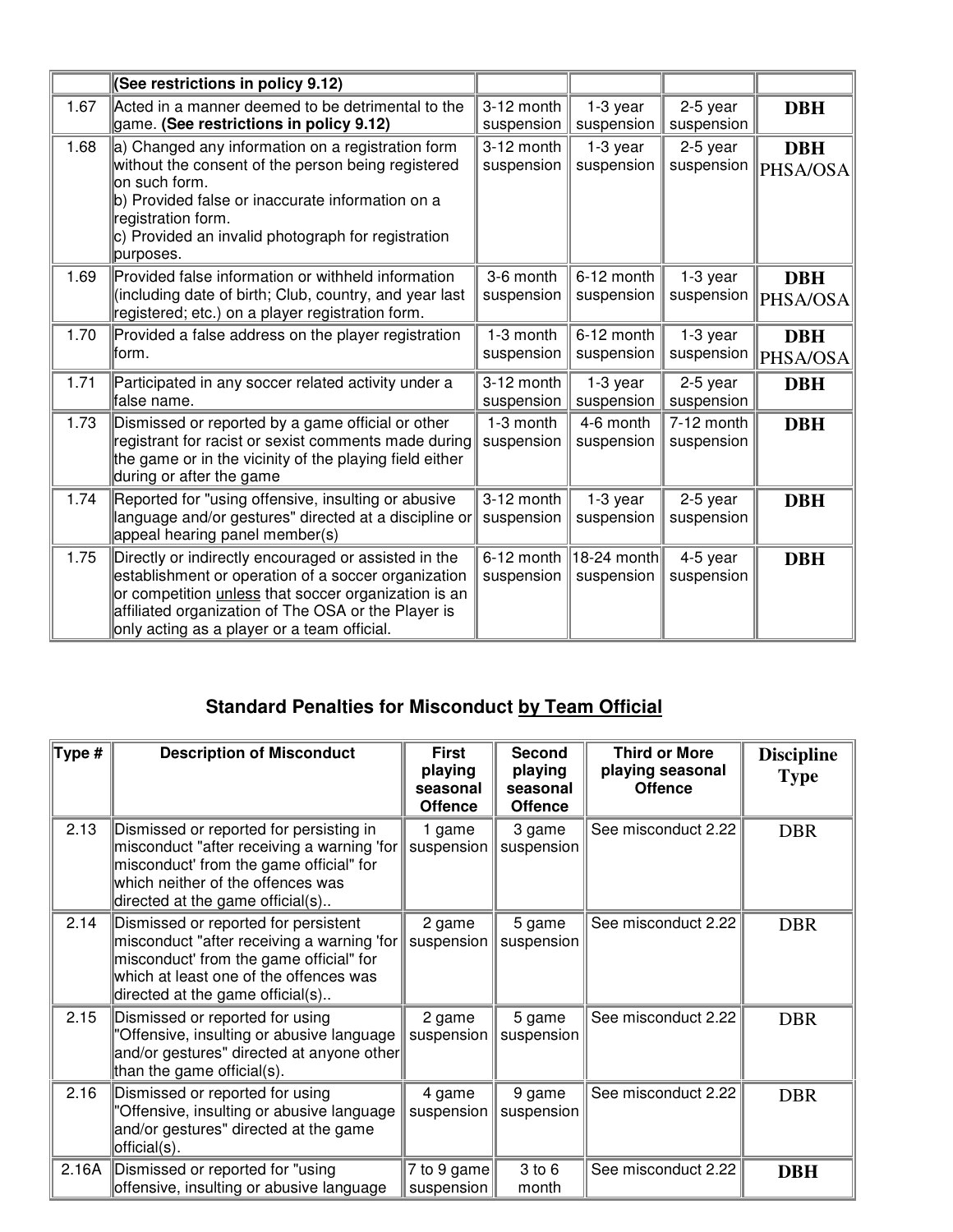|      | and/or gestures" directed at a game<br>official(s) after having been previously<br>dismissed or reported                                                                                                                                              |                                                  | suspension                                                                                                              |                                                    |                                  |
|------|-------------------------------------------------------------------------------------------------------------------------------------------------------------------------------------------------------------------------------------------------------|--------------------------------------------------|-------------------------------------------------------------------------------------------------------------------------|----------------------------------------------------|----------------------------------|
| 2.22 | Received and found guilty of a third<br>dismissal in a playing season within that<br>league or competition                                                                                                                                            |                                                  | 3 - 11 month suspension                                                                                                 |                                                    | <b>DBH</b>                       |
| 2.25 | Re-enters the field of play or player's<br>bench area after having been dismissed<br>from the game by the game official                                                                                                                               | 3 game<br>suspension                             | 6 game<br>suspension                                                                                                    | See misconduct 2.22                                | <b>DBR</b>                       |
|      |                                                                                                                                                                                                                                                       |                                                  |                                                                                                                         |                                                    |                                  |
|      |                                                                                                                                                                                                                                                       | <b>First</b><br>Lifetime<br><b>Offence</b>       | <b>Second</b><br>Lifetime<br><b>Offence</b>                                                                             | <b>Third</b><br>Lifetime<br><b>Offence</b>         | <b>Discipline</b><br><b>Type</b> |
| 2.41 | Physical Assault or Attempted Physical<br>Assault of a mini-soccer registered player<br>or youth registered player.                                                                                                                                   | 3-12 month<br>suspension<br>$+ $300.00$<br>fine  | 1-3 year<br>suspension<br>$+ $400.00$<br>fine                                                                           | Minimum<br>5 year<br>suspension +<br>\$500.00 fine | <b>DBH</b>                       |
| 2.51 | Game Official Assault for "deliberate<br>physical contact (ie., pushing, pulling,<br>charging, etc.) or attempted physical<br>contact or threatening".<br><b>Suspension is Immediate.</b>                                                             | 6-12 month<br>suspension<br>$+$ \$300.00<br>fine | 1-3 year<br>suspension<br>$+$ \$400.00<br>fine                                                                          | Minimum<br>5 year suspension +<br>\$500.00 fine    | <b>DBH</b><br>PHSA/OSA           |
| 2.52 | Game Official Assault for "striking,<br>spitting, kicking, or any form of violent<br>conduct, or attempted violent conduct".<br><b>Suspension is Immediate.</b>                                                                                       | 2-5 year<br>suspension<br>$+$ \$300.00<br>fine   | 5-10 year<br>suspension<br>$+$ \$400.00<br>fine                                                                         | Minimum<br>10 year<br>suspension \$500.00<br>fine  | <b>DBH</b><br>PHSA/OSA           |
| 2.53 | Made deliberate physical contact (ie.,<br>pushing, pulling, charging, etc.) or<br>attempts physical contact with, or<br>threatens, a registrant or non-registrant<br>of the O.S.A. (excluding a Game Official,<br>or a mini/youth registered player). | 6-12 month<br>suspension                         | 1-3 year<br>suspension                                                                                                  | 5 year<br>suspension                               | <b>DBH</b><br>PHSA/OSA           |
| 2.54 | Struck, spat on, kicked, or committed any<br>form of violent conduct, or attempted<br>violent conduct, against a registrant or<br>non-registrant of the O.S.A. (excluding a<br>Game Official, or a mini/youth registered<br>player)                   | 2-5 year<br>suspension                           | 5-10 year<br>suspension                                                                                                 | 10 year<br>suspension                              | <b>DBH</b><br>PHSA/OSA           |
| 2.58 | When requested by a player, refused to<br>give the player his/her registration book<br>within 5 days                                                                                                                                                  |                                                  | \$100.00 fine \$200.00 fine                                                                                             | \$400.00 fine                                      | <b>DBH</b><br>PHSA/OSA           |
| 2.61 | Failed to attend a discipline hearing at<br>which he/she was accused of Game<br><b>Official Assault.</b>                                                                                                                                              |                                                  | Accused is fined \$100.00 and remains<br>suspended until he/she requests and attends a<br>subsequent discipline hearing |                                                    |                                  |
| 2.63 | Played an ineligible or suspended player<br>in a sanctioned game or permitted a<br>suspended player who is suspended<br>from all soccer related activity                                                                                              | 3-12 month<br>suspension                         | 1-3 year<br>suspension                                                                                                  | 2-5 year suspension                                | <b>DBH</b>                       |
| 2.64 | Participated in a soccer activity from<br>which he/she was suspended                                                                                                                                                                                  | 6-12 month<br>suspension                         | 1-3 year<br>suspension                                                                                                  | 2-5 year suspension                                | <b>DBH</b>                       |
| 2.65 | Instigated and/or participated in a brawl<br>between two teams either before, during,<br>or after a game.                                                                                                                                             | 6-12 month<br>suspension                         | 1-3 year<br>suspension                                                                                                  | 2-5 year suspension                                | <b>DBH</b>                       |
| 2.66 | Acted in contravention of, or failed to act<br>in accordance with, a "Published Rule".<br>(See restrictions in Policy 9.12)                                                                                                                           | $1-6$ month<br>suspension                        | 6-12 month<br>suspension                                                                                                | 1-3 year suspension                                | <b>DBH</b>                       |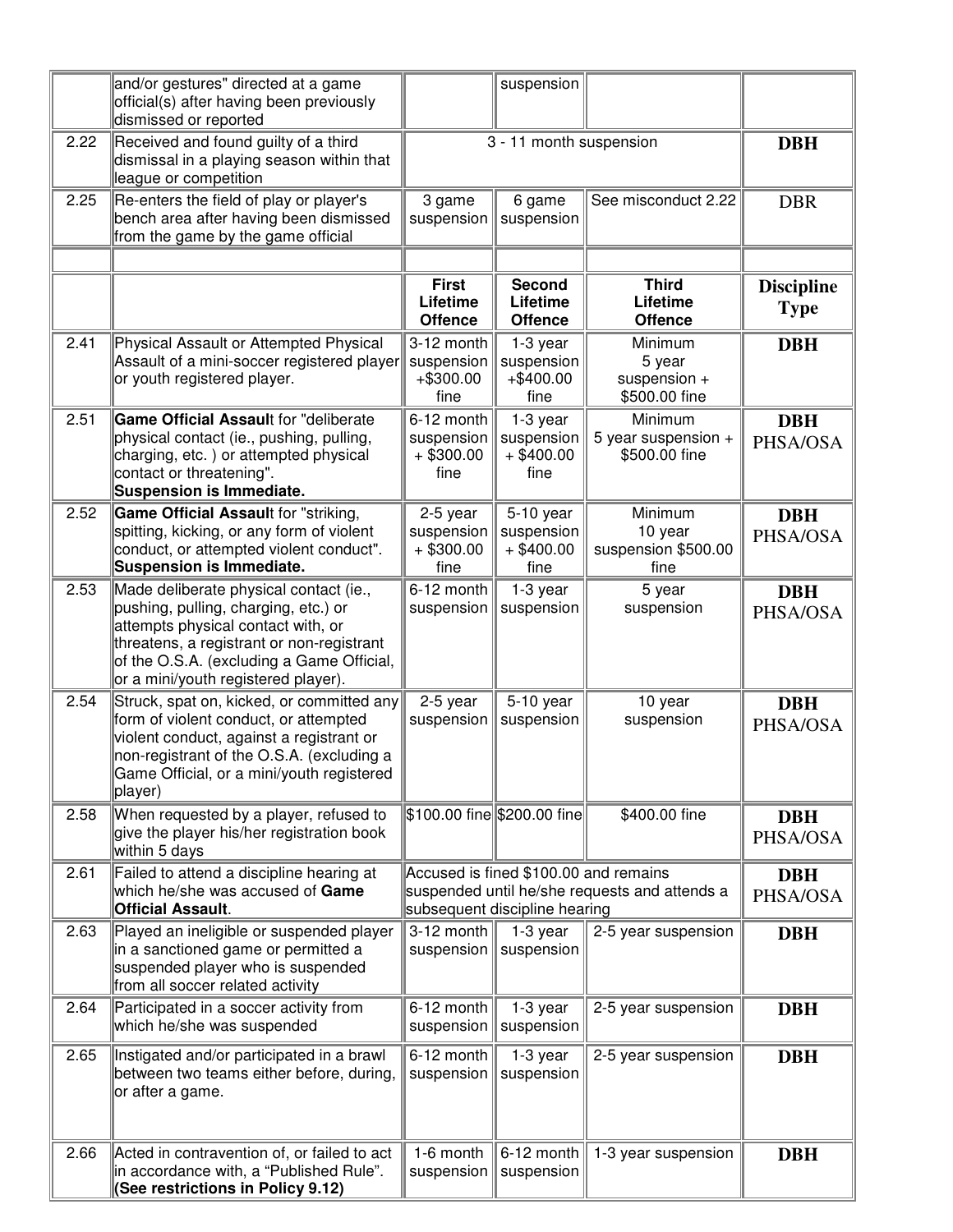| 2.67 | Acted in a manner deemed to be<br>detrimental to the game.<br>(See restrictions in Policy 9.12)                                                                                                                                                                                                                                                                              | 3-12 month<br>suspension | 1-3 year<br>suspension               | 2-5 year suspension | <b>DBH</b>             |
|------|------------------------------------------------------------------------------------------------------------------------------------------------------------------------------------------------------------------------------------------------------------------------------------------------------------------------------------------------------------------------------|--------------------------|--------------------------------------|---------------------|------------------------|
| 2.68 | a) Changed any information on a<br>registration form without the consent of<br>the person being registered on such<br>form.<br>b) Provided false or inaccurate<br>information on a registration form.<br>$ c $ Falsified a signature on a registration<br>form.<br>d) Knowingly provided an invalid<br>photograph of a person for the purpose<br>of registering that person. | 3-12 month<br>suspension | 1-3 year<br>suspension               | 2-5 year suspension | <b>DBH</b><br>PHSA/OSA |
| 2.70 | Provided a false address on the player<br>registration form.                                                                                                                                                                                                                                                                                                                 | 1-3 month<br>suspension  | 6-12 month<br>suspension             | 1-3 year suspension | <b>DBH</b>             |
| 2.71 | Participated in a soccer related activity<br>under a false name                                                                                                                                                                                                                                                                                                              | 6-12 month<br>suspension | 1-3 year<br>suspension               | 2-5 year suspension | <b>DBH</b>             |
| 2.72 | Induced or attempted to induce a<br>registered player to leave his/her team<br>before the end of that team's current<br>playing season.                                                                                                                                                                                                                                      | 6-12 month<br>suspension | 1-3 year<br>suspension               | 2-5 year suspension | <b>DBH</b>             |
| 2.73 | Dismissed or reported by a game official<br>or other registrant for racist or sexist<br>comments made during a game or in the<br>vicinity of the playing field either during or<br>after the game.                                                                                                                                                                           | 6-12 month<br>suspension | 1-3 year<br>suspension               | 2-5 year suspension | <b>DBH</b>             |
| 2.74 | Reported for "using offensive, insulting or<br>abusive language and/or gestures"<br>directed at a discipline or appeal hearing<br>panel member(s).                                                                                                                                                                                                                           | 3-12 month               | 1-3 year<br>suspension    suspension | 2-5 year suspension | <b>DBH</b>             |
| 2.75 | Directly or indirectly encouraged or<br>assisted in the establishment or<br>operation of a soccer organization or<br>competition unless that soccer<br>organization is an affiliated organization<br>of The OSA or the Player is only acting<br>as a player or a team official.                                                                                              | 6-12 month<br>suspension | 18-24<br>month<br>suspension         | 4-5 year suspension | <b>DBH</b>             |

## **Standard Penalties for Misconduct by an Administrator**

| Type # | <b>Description of Misconduct</b>                                                                                                                                               | <b>First</b><br>playing<br>seasonal<br><b>Offence</b> | <b>Second</b><br>playing<br>seasonal<br><b>Offence</b> | <b>Third or More</b><br>playing<br>seasonal<br><b>Offence</b> | Discipline $ $<br><b>Type</b> |
|--------|--------------------------------------------------------------------------------------------------------------------------------------------------------------------------------|-------------------------------------------------------|--------------------------------------------------------|---------------------------------------------------------------|-------------------------------|
| 3.13   | Dismissed or reported for persisting in<br>misconduct "after receiving a warning 'for<br>misconduct' from the game official" for<br>which neither of the offences was directed | l week<br>$\parallel$ suspension $\parallel$          | 3 week<br>suspension                                   | See misconduct<br>3.22                                        | <b>DBR</b>                    |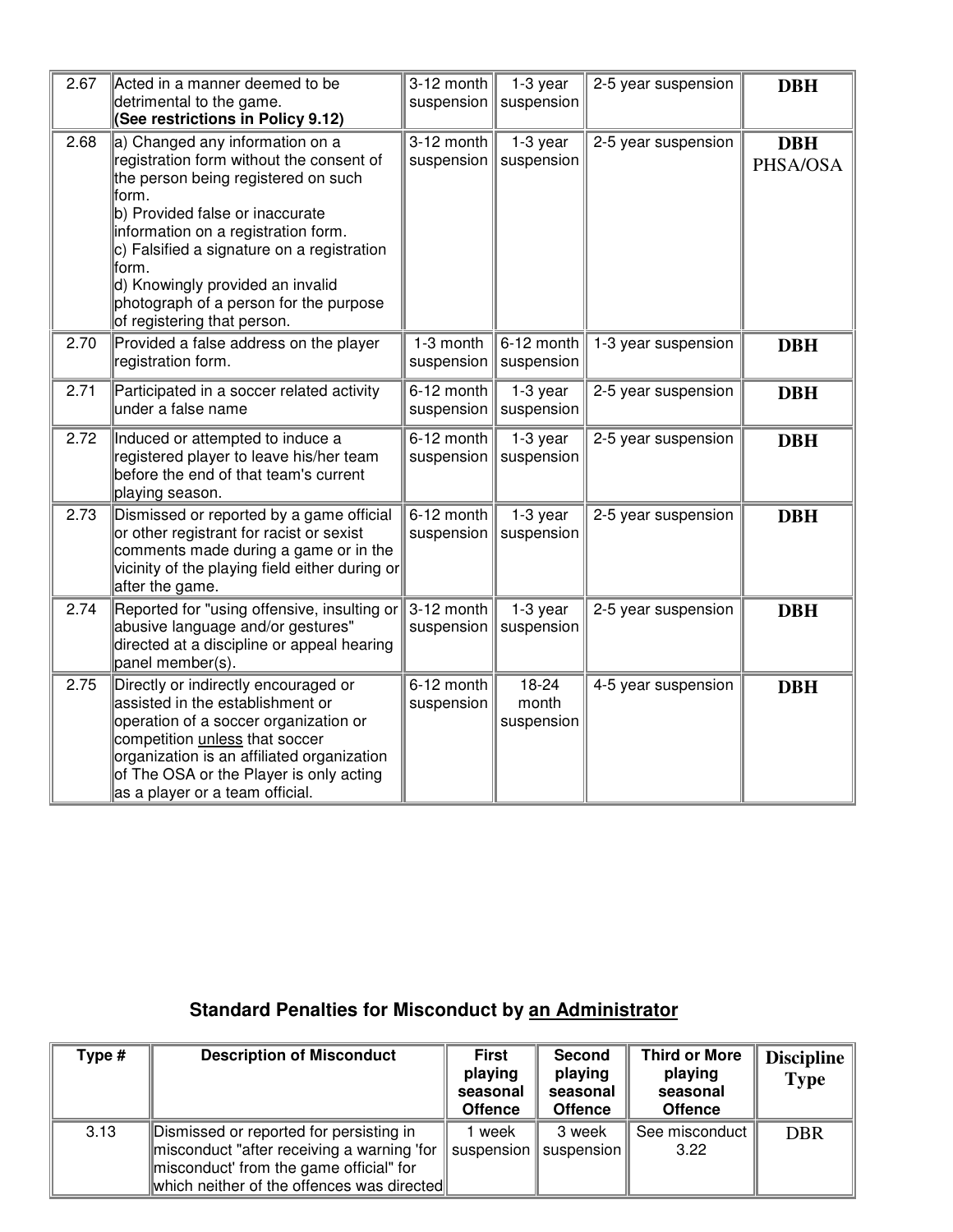|       | at the game official(s)                                                                                                                                                                                                                               |                                                    |                                                                              |                                                    |                                  |
|-------|-------------------------------------------------------------------------------------------------------------------------------------------------------------------------------------------------------------------------------------------------------|----------------------------------------------------|------------------------------------------------------------------------------|----------------------------------------------------|----------------------------------|
| 3.14  | Dismissed or reported for persistent<br>misconduct "after receiving a warning 'for<br>misconduct' from the game official" for<br>which at least one of the offences was<br>directed at the game official(s)                                           | 2 week<br>suspension                               | 5 week<br>suspension                                                         | See misconduct<br>3.22                             | <b>DBR</b>                       |
| 3.15  | Dismissed or reported for using<br>"Offensive, insulting or abusive language<br>and/or gestures" directed at anyone other<br>than the game official(s).                                                                                               | 2 week<br>suspension                               | 5 week<br>suspension                                                         | See misconduct<br>3.22                             | <b>DBR</b>                       |
| 3.16  | Dismissed or reported for using<br>"Offensive, insulting or abusive language<br>and/or gestures" directed at the game<br>official(s).                                                                                                                 | 4 week<br>suspension                               | 9 week<br>suspension                                                         | See misconduct<br>3.22                             | <b>DBR</b>                       |
| 3.16A | Reported for persisting in "using<br>offensive, insulting or abusive language<br>an/or gestures" directed at a game<br>official(s) after having been previously<br>reported or dismissed                                                              | 7 to 9 week<br>suspension                          | 3 to 6<br>month<br>suspension                                                | See misconduct<br>3.22                             | <b>DBH</b>                       |
| 3.22  | Received and found guilty of a third<br>dismissal in a playing season within that<br>league or competition                                                                                                                                            |                                                    | 3 - 11 month suspension                                                      |                                                    | <b>DBH</b>                       |
|       |                                                                                                                                                                                                                                                       |                                                    |                                                                              |                                                    |                                  |
|       |                                                                                                                                                                                                                                                       | <b>First</b><br>Lifetime<br><b>Offence</b>         | <b>Second</b><br>Lifetime<br><b>Offence</b>                                  | <b>Third</b><br>Lifetime<br><b>Offence</b>         | <b>Discipline</b><br><b>Type</b> |
| 3.41  | Physical Assault or Attempted Physical<br>Assault of a mini-soccer registered player<br>or youth registered player.                                                                                                                                   | 3-12 month<br>suspension<br>$+ $300.00$<br>fine    | 1-3 year<br>suspension<br>$+ $400.00$<br>fine                                | Minimum<br>5 year<br>suspension +<br>\$500.00 fine | <b>DBH</b>                       |
| 3.51  | Game Official Assault for "deliberate<br>physical contact (ie., pushing, pulling,<br>charging, etc.) or attempted physical<br>contact or threatening".<br><b>Suspension is Immediate.</b>                                                             | $6-12$ month<br>suspension<br>$+$ \$300.00<br>fine | 1-3 year<br>suspension<br>$+$ \$400.00<br>fine                               | Minimum<br>5 year<br>suspension +<br>\$500.00 fine | <b>DBH</b><br>PHSA/OSA           |
| 3.52  | Game Official Assault for "striking,<br>spitting, kicking, or any form of violent<br>conduct, or attempted violent conduct".<br>Suspension is Immediate.                                                                                              | 2-5 year<br>suspension<br>$+$ \$300.00<br>fine     | 5-10 year<br>suspension $ $<br>$+400.00$<br>fine                             | Minimum<br>10 year<br>suspension<br>\$500.00 fine  | <b>DBH</b><br>PHSA/OSA           |
| 3.53  | Made deliberate physical contact (ie.,<br>pushing, pulling, charging, etc.) or<br>attempts physical contact with, or<br>threatens, a registrant or non-registrant of<br>the O.S.A. (excluding a Game Official, or<br>a mini/youth registered player). | 6-12 month<br>suspension                           | 1-3 year<br>suspension                                                       | 5 year<br>suspension                               | <b>DBH</b><br>PHSA/OSA           |
| 3.54  | Struck, spat on, kicked, or committed any<br>form of violent conduct, or attempted<br>violent conduct, against a registrant or<br>non-registrant of the O.S.A. (excluding a<br>Game Official, or a mini/youth registered<br>player).                  | 2-5 year<br>suspension                             | 5-10 year<br>suspension                                                      | 10 year<br>suspension                              | <b>DBH</b><br>PHSA/OSA           |
| 3.58  | When requested by a player, refused to<br>give the player his/her registration book<br>within 5 days                                                                                                                                                  |                                                    | \$100.00 fine \$200.00 fine                                                  | \$400.00 fine                                      | <b>DBH</b><br>PHSA/OSA           |
| 3.61  | Failed to attend a discipline hearing at<br>which he/she was accused of Game<br><b>Official Assault.</b>                                                                                                                                              |                                                    | Accused is fined \$100.00 and remains<br>suspended until he/she requests and | attends a subsequent discipline hearing.           | <b>DBH</b><br>PHSA/OSA           |
| 3.63  | Played an ineligible or suspended player                                                                                                                                                                                                              | $ 3-12 \text{ month} $                             | 1-3 year                                                                     | 2-5 year                                           | <b>DBH</b>                       |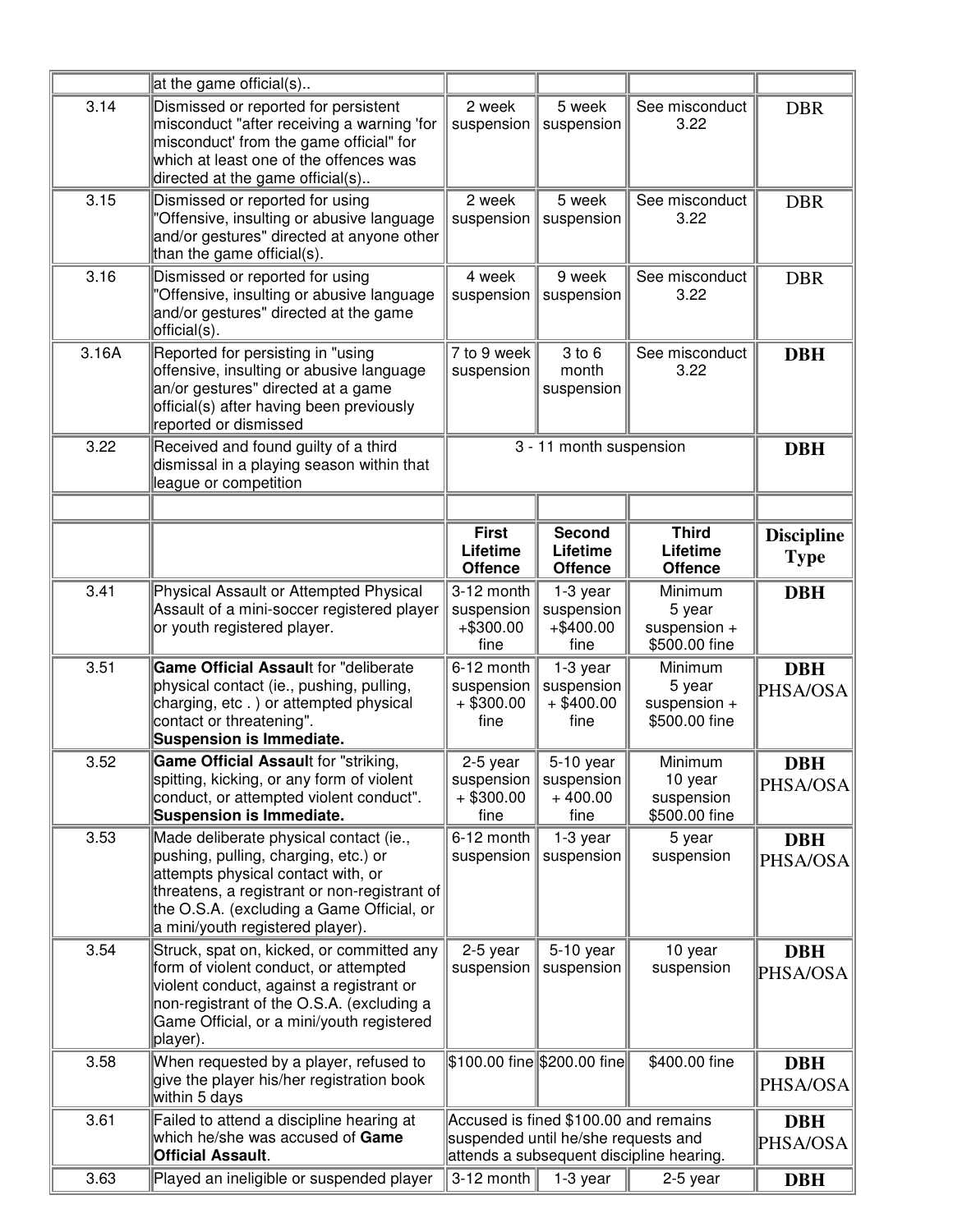|      | in a sanctioned game or permitted a<br>suspended player who is suspended from<br>all soccer related activity                                                                                                                                                                                                                                                            | suspension                   | suspension                                | suspension             |                        |
|------|-------------------------------------------------------------------------------------------------------------------------------------------------------------------------------------------------------------------------------------------------------------------------------------------------------------------------------------------------------------------------|------------------------------|-------------------------------------------|------------------------|------------------------|
| 3.64 | Participated in a soccer activity from<br>which he/she was suspended                                                                                                                                                                                                                                                                                                    | $6-12$ month<br>suspension   | 1-3 year<br>suspension                    | 2-5 year<br>suspension | <b>DBH</b>             |
| 3.65 | Instigated and/or participated in a brawl<br>between two teams either before, during,<br>or after a game.                                                                                                                                                                                                                                                               | 6-12 month<br>suspension     | 1-3 year<br>suspension                    | 2-5 year<br>suspension | <b>DBH</b>             |
| 3.66 | Acted in contravention of, or failed to act<br>in accordance with, a "Published Rule".<br>(See restrictions in Policy 9.12)                                                                                                                                                                                                                                             | 1-6 month<br>suspension      | 6-12 month<br>suspension                  | 1-3 year<br>suspension | <b>DBH</b>             |
| 3.67 | Acted in a manner deemed to be<br>detrimental to the game.<br>(See restrictions in Policy 9.12)                                                                                                                                                                                                                                                                         | $3-12$ month<br>suspension   | 1-3 year<br>suspension                    | 2-5 year<br>suspension | <b>DBH</b>             |
| 3.68 | a) Changed any information on a<br>registration form without the consent of<br>the person being registered on such form.<br>b) Provided false or inaccurate<br>information on a registration form.<br>c) Falsified a signature on a registration<br>lform.<br>d) Knowingly provided an invalid<br>photograph of a person for the purpose of<br>registering that person. | 3-12 month<br>suspension     | 1-3 year<br>suspension                    | 2-5 year<br>suspension | <b>DBH</b><br>PHSA/OSA |
| 3.70 | Provided a false address on the player<br>registration form.                                                                                                                                                                                                                                                                                                            | 1-3 month<br>suspension      | 6-12 month<br>suspension                  | 1-3 year<br>suspension | <b>DBH</b>             |
| 3.71 | Participated in a soccer related activity<br>under a false name                                                                                                                                                                                                                                                                                                         | 6-12 month<br>suspension     | 1-3 year<br>suspension                    | 2-5 year<br>suspension | <b>DBH</b>             |
| 3.72 | Induced or attempted to induce a<br>registered player to leave his/her team<br>before the end of that team's current<br>playing season.                                                                                                                                                                                                                                 | 6-12 month<br>suspension     | 1-3 year<br>suspension                    | 2-5 year<br>suspension | <b>DBH</b>             |
| 3.73 | Any team official or administrator<br>dismissed or reported by a game official<br>or other registrant for racist or sexist<br>comments made during a game or in the<br>vicinity of the playing field either during or<br>after the game.                                                                                                                                | 6-12 month<br>suspension $ $ | 1-3 year<br>$\mid$ suspension $\parallel$ | 2-5 year<br>suspension | <b>DBH</b>             |
| 3.74 | Reported for "using offensive, insulting or<br>abusive language and/or gestures"<br>directed at a panel member(s).                                                                                                                                                                                                                                                      | 3-12 month<br>suspension     | 1-3 year<br>suspension                    | 2-5 year<br>suspension | <b>DBH</b>             |
| 3.75 | Directly or indirectly encouraged or<br>assisted in the establishment or operation suspension<br>of a soccer organization or competition<br>unless that soccer organization is an<br>affiliated organization of The OSA or the<br>Player is only acting as a player or a team<br>official.                                                                              | 6-12 month                   | 18-24<br>month<br>suspension              | 4-5 year<br>suspension | <b>DBH</b>             |
| 3.76 | Participated in an organization's decision<br>not to register some or all of its players<br>and teams with The OSA.<br>(Note: If an Administrator in a governance)<br>position is charged with Misconduct Type<br>3.76, the onus will be on each individual<br>Director to prove that he/she did not<br>support the Club's decision to not register                     | 12 month<br>suspension       | 24 month<br>suspension                    | 3-5 year<br>suspension | <b>DBH</b>             |